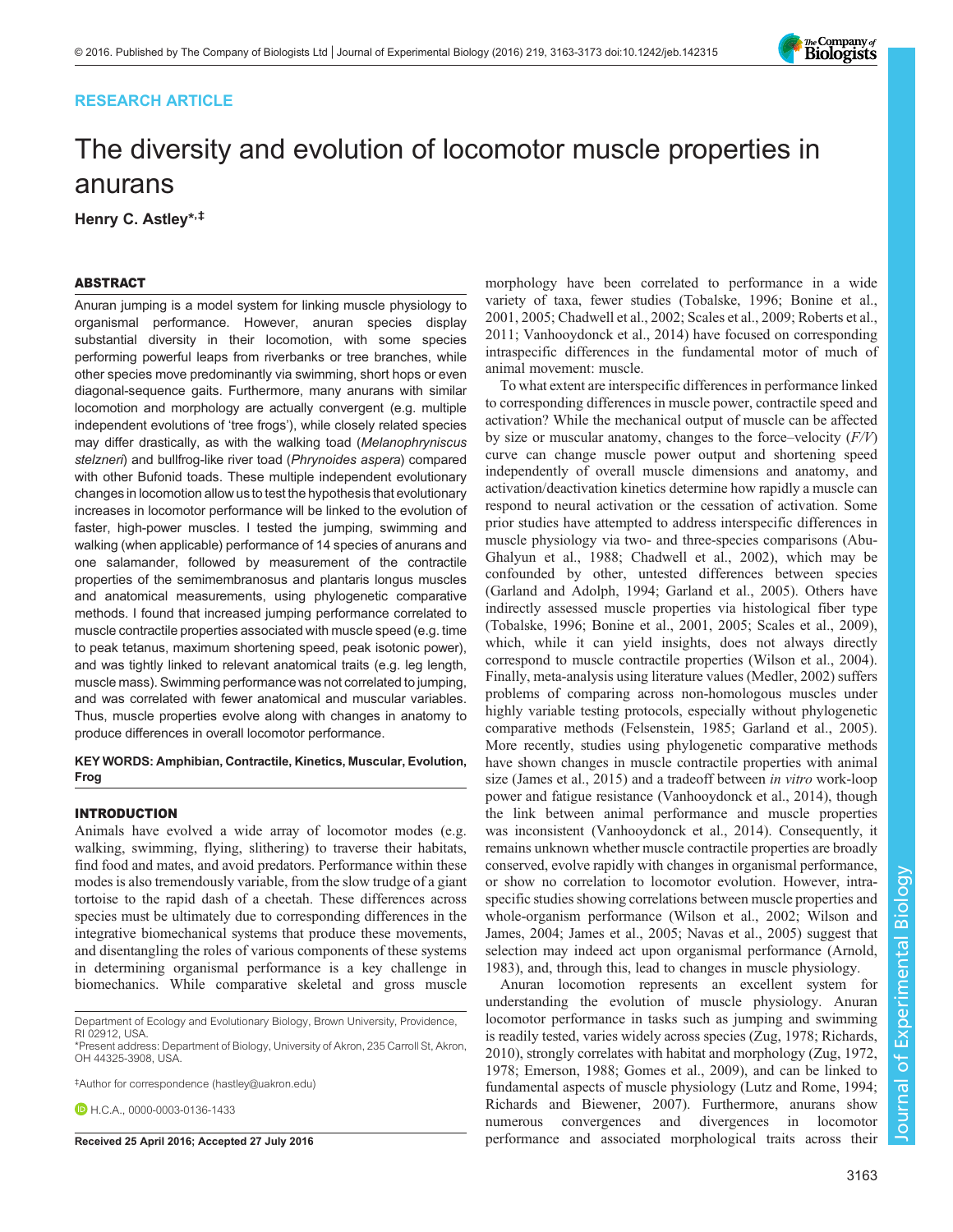phylogeny (Fig. 1) ([Emerson, 1988\)](#page-9-0). Arboreal jumpers have evolved independently several times (Hylidae, Rhacophoridae, Hyperolidae, etc.), while the true toad family (Bufonidae) contains not only the well-known terrestrial hoppers but also riparian bullfrog-like leapers (Phrynoidis aspera), terrestrial walkers (Melanophryniscus stelzneri) and even arboreal toads (Pedostibes hosii) (Fig. 1). Consequently, this model system provides a large number of high-contrast nodes for phylogenetic comparative methods, which should allow us to detect correlations between locomotor performance and muscle physiology.

In order to examine the evolutionary relationships between muscle and locomotor performance, I quantified jumping, walking and swimming performance, musculoskeletal gross anatomy and the contractile properties for two major locomotor muscles across a diverse sample of amphibians (14 frogs and one salamander). Using phylogenetic comparative methods, I tested for relationships between locomotor performance, muscle properties and anatomy, as well as the effect of a transition to primarily walking rather than hopping/leaping. I hypothesize that muscle physiology will correlate to observed performance across the frog evolutionary tree, such that frogs with greater jumping performance will have faster muscle kinetics than lower-performing relatives, though muscle relaxation time will be faster in species with shorter jumps (such as toads, which often move in a series of short hops) or that display walking behavior.

# MATERIALS AND METHODS

#### Animals

I purchased adult amphibians of 15 species (Fig. 1) from commercial suppliers, selected based on reported locomotor performance of the taxon or close relatives ([Zug, 1978\)](#page-10-0) and relationships in order to maximize evolutionary contrasts between species and avoid redundancy. Size could not be controlled for because of different adult sizes of crucial taxa, and thus two measures of size [snout–vent length (SVL) and mass] were included as variables in the analysis. Animals were kept in housing appropriate to their natural habitat with an air temperature of 22°C (with an additional heat gradient up to 28°C for tropical species), fed





crickets, given continuous access to water, and kept on a 12 h:12 h light:dark schedule, with all experiments conducted during daylight hours. Semi-aquatic species (Lithobates pipiens, Litoria aurea, Bombina orientalis) were housed in plastic tubs of 46×91 cm, tilted at a shallow angle and partially filled with dechlorinated water to create a water and land area. Large terrestrial species (Phrynoides aspera, Ambystoma tigrinum) were housed in the same tubs, but placed horizontally with a layer of cypress mulch bedding and a bowl of dechlorinated water. Smaller species were housed in  $20\times30$  cm plastic tubs with wet paper towel substrate for tree frogs and cypress mulch for all others. Cypress mulch and paper towels were moistened daily. Animals were housed at no more than three per container for between 1 and 4 weeks prior to use, and all fed willingly when offered food.

#### Locomotor trials

I attempted to induce a minimum of five trials of high-performance jumping, walking and swimming from all animals via hand movements and light touching, with failure defined as refusal to perform the behavior after 5 min of continuous attempts and a minimum rest period of 5 min between trials. During all locomotor trials, animals were maintained at a temperature range of 28–30°C, as this is at or near the known thermal optimum for many species [\(Hirano and Rome, 1984](#page-9-0); [John-Alder et al., 1988; Londos and](#page-9-0) [Brooks, 1988; Knowles and Weigl, 1990](#page-9-0); [Marsh, 1994\)](#page-9-0), and likely close for those species with unknown thermal optima. Although these limited sample sizes are unlikely to include true physiologically maximal performance trials [\(Astley et al., 2013\)](#page-9-0), the large differences in performance between species suggest that these observations are at least reflective of true interspecific differences in maximal performance.

Jump forces were measured using a custom-built force plate ( previously used by [Roberts et al., 2011](#page-9-0), and calibrated as described in that paper) for most species. Strain-gauge outputs were amplified (Model 2120A, Vishay Precision Group, Raleigh, NC, USA), collected and converted to digital form (NI BNC 2110 and USB 6251, National Instruments, Austin, TX, USA), and recorded at 10 kHz using Igor v6 (Wavemetrics, Lake Oswego, OR, USA), then smoothed via a low-pass filter at 15 Hz. A custom-written script was used to calculate jump takeoff velocity (normalized by SVL), peak jump force (normalized by body weight), and jump work and peak jump power (both normalized per kg muscle mass). For species either too small (body mass  $\leq 10$  g) or that refused to jump from the center, sensing region of the plate (P. aspera), I used two synchronized high-speed video cameras at  $125$  frames s<sup>-1</sup> (Photron 1024, Photron Inc., San Diego, CA, USA). High-speed video recordings were calibrated and digitized with a MATLAB script package [\(Hedrick, 2008\)](#page-9-0), and a custom-written script was used to calculate the same jump metrics from the splined displacement of a point on the tip of the animal's snout. Only A. tigrinum and a single individual of Phrynomantis bifasciatus failed to jump despite repeated stimulation. For all animals, the peak jumping performance based on takeoff velocity was selected for analysis.

Swimming trials were conducted in an 84×40 cm clear plastic tub filled with between 5 and 8 cm of water and maintained at a temperature range of 27–29°C for a minimum of 5 cycles. A single high-speed camera recorded swimming trials from directly overhead at 60 frames s−<sup>1</sup> , while a ruler beneath the tub provided scale. I selected the fastest cycle based on the average velocity of the tip of the animal's snout, and in each frame of this cycle, the snout tip and toe tip were digitized and used to determine average swimming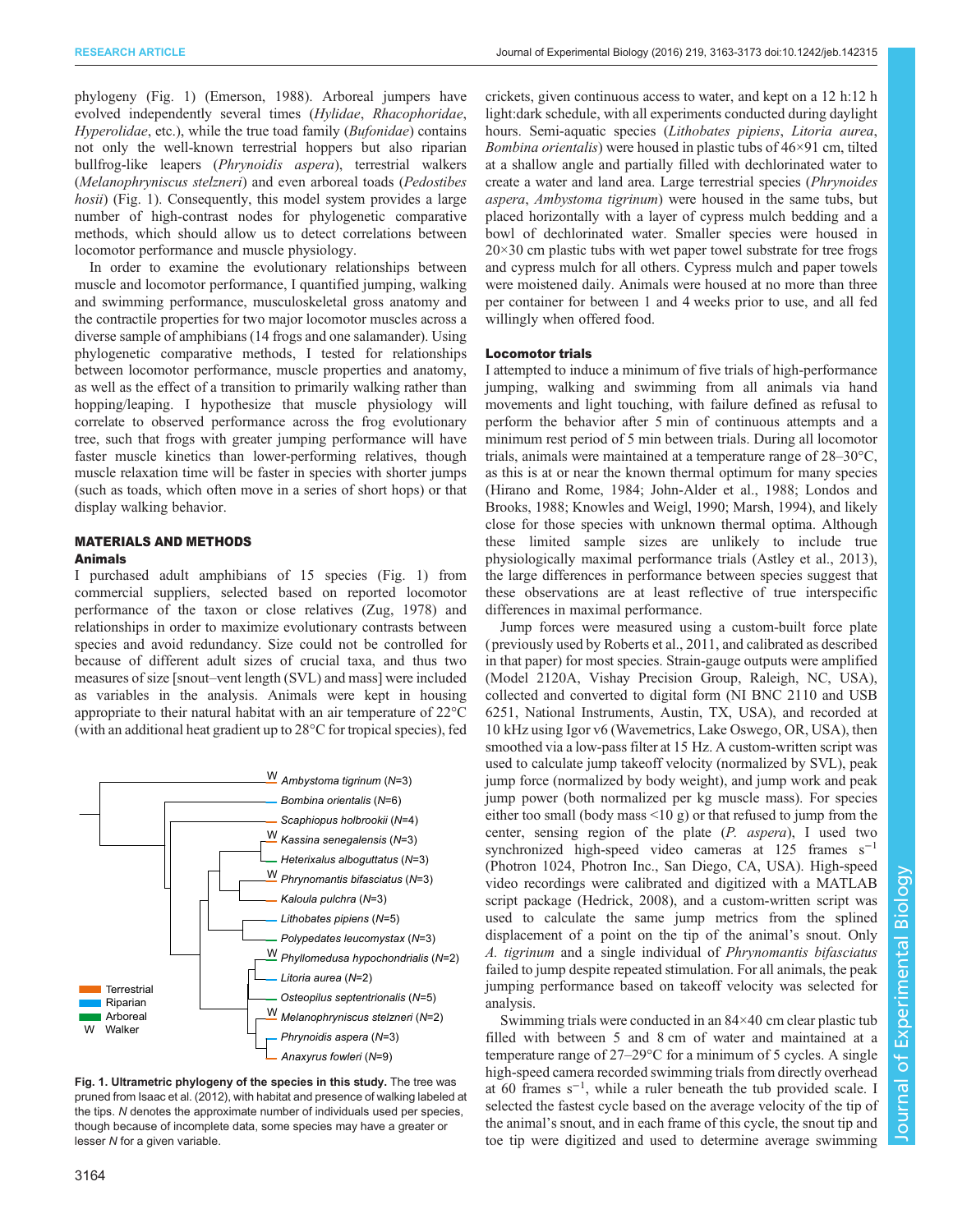velocity across a cycle and peak swimming velocity within a cycle (normalized by SVL), swim frequency (in Hz) and swim duty factor (kick duration/cycle duration). As Scaphiopus holbrookii swam using alternate-leg kicking [\(Wyman, 1856\)](#page-10-0), I calculated these values based on the complete cycle of one limb. For A. tigrinum, which swam via lateral undulation of the body, duty factor was given as 0.5 and peak swimming velocity was set equal to average swimming velocity. No species refused to swim. For all animals, the best swimming performance based on average swimming velocity was selected for analysis.

Walking tests were recorded with two calibrated, synchronized high-speed video cameras in the same configuration as when used for jumping. As with swimming, a point was digitized at footfall of the most visible hindlimb and used to select the fastest cycle and calculate stride frequency (in Hz) and walking speed (averaged across the cycle, normalized by SVL). Only five species performed coordinated walking movements characterized by alternating movements of the forelimbs and hindlimbs and multiple successive cycles without coming to rest: A. tigrinum, Kassina senegalensis, M. stelzneri, P. bifasciatus and Phyllomedusa hypochondrialis. A categorical variable was assigned to all species to indicate whether they walked or did not walk during trials. For all walking animals, the best walking performance based on walking speed was selected for analysis.

#### In vitro muscle tests and anatomical measurements

Following locomotor trials and a minimum 24 h rest period, animals were chilled and killed via double-pithing. Frogs were immediately immersed in oxygenated Ringer's solution ( prepared as in [Peplowski and Marsh, 1997](#page-9-0)), and the semimembranosus (SM) and contralateral plantaris (PL) were dissected free along with small segments of proximal and distal attachments for clamping. The SM and PL were selected because both are large muscles known to be active and shortening during jumping [\(Lutz and Rome, 1994; Olson](#page-9-0) [and Marsh, 1998; Astley and Roberts, 2012\)](#page-9-0), but with different roles during the jump. The SM is a hip extensor with a minimal tendinous component ([Dunlap, 1960](#page-9-0)) which contracts at a constant velocity corresponding to the speed of peak power output in the  $F/V$  curve [\(Lutz and Rome, 1994\)](#page-9-0). The PL is an ankle extensor with a prominent tendon ([Dunlap, 1960](#page-9-0)), and is known to be involved in elastic energy storage ([Astley and Roberts, 2012](#page-9-0)). During dissection to expose the muscles, I recorded total body mass, SVL, the length of each leg segment as well as total leg length, width of the proximal and distal sections of the PL tendon, mass of the non-tested SM and PL, mass of the viscera (heart, lungs, digestive system, kidneys and gonads, including fat bodies; no specimens had eggs), combined mass of all other proximal limb muscles, and combined mass of all other shank muscles. Mass was recorded on a digital scale to the nearest mg, length was measured via calipers to the nearest mm. In order to measure PL fiber length, muscle length and pennation angle, muscles tested in vitro were subsequently fixed in 10% buffered formalin and sectioned in a plane perpendicular to the aponeurosis and parallel to the long axis of the muscle. Large muscles were sectioned using a scalpel and examined under a dissecting scope, while small muscles were cryosectioned (100 μm thickness) and examined under polarized light in a backlit dissecting microscope, with a transparent ruler in the same field of view of both (0.1 mm gradations). These measurements were used to calculate the anatomical variables used in subsequent analysis: total body mass, SVL, relative muscle mass (combined bilateral leg muscle mass/total body mass), relative viscera mass (viscera mass/total body mass), relative leg length (leg length/SVL), relative tarsal

length (tarsal length/tibia length), distal PL tendon expansion (distal/proximal tendon width), PL fiber relative length (PL fiber length/whole muscle length), PL pennation angle and PL relative mass (PL mass/total bilateral leg muscle mass). For A. tigrinum, the ischioflexoris and flexor primordialis communis (FPC) were chosen as the homologous muscles to the SM and PL, respectively [\(Duellman and Trueb, 1994](#page-9-0); [Ashley-Ross and Lauder, 1997\)](#page-9-0). Certain variables could not be meaningfully calculated for A. tigrinum (tarsal/tibia length, distal/proximal tendon width, PL fiber length/whole muscle length, and PL pennation angle) because the tarsals are not elongated as in frogs and the FPC is not pennate and the distal tendon does not have the discrete proximal and distal segments seen in frogs, and these values were set to either zero or one as appropriate. Size was retained as a variable rather than attempting to size-correct via regressions, as the latter method can be statistically problematic ([Garcia-Berthou, 2001](#page-9-0); [Freckleton,](#page-9-0) [2009\)](#page-9-0).

Muscles for in vitro testing were clamped securely at their proximal bony attachment, and connected to the servomotor via either a lightweight chain or a Kevlar thread tied at their distal attachment with a surgical silk suture. Because the PL lacks a discrete and strong distal bony attachment, it was tied at the distal muscle–tendon junction immediately proximal to the thickened 'bulb' present in the tendon of all frog species tested. For most muscles, a servomotor and controller with a 10 N maximum load was used, but for *M. stelzneri* and *K. senegalensis*, I used a smaller motor with a 0.5 N maximum load (models 6650LR and 6350, respectively, Aurora Scientific Inc., Aurora, ON, Canada). Muscles were immersed in an oxygenated Ringer's solution bath maintained at a temperature of 28°C via a temperature-controlled water bath and pump. Muscles were stimulated using an S48 stimulator (Grass Products, Warwick, RI, USA) via an amplifier (Crown DC300A Series 2, Crown Audio Inc., Elkhart, IN, USA) connected to parallel platinum plate electrodes running the full length of the muscle. Force and displacement outputs were converted to digital form (NI BNC 2110 and USB 6251, National Instruments), and recorded at 10 kHz using Igor v6, then smoothed via a low-pass filter at 15– 25 Hz, with the cutoff frequency selected to minimize noise while not distorting the force traces. The SM was typically tested first, while the PL was maintained in room-temperature Ringer's solution with 100% oxygen bubbled through, though both tests were completed within a 5 h period. All tetanic contractions were followed by a 5 min rest period to minimize fatigue.

Voltage for supramaximal stimulation was determined by progressive increases until maximal twitch force with the muscle held at the length that showed the smallest detectable passive tension, followed by tetanic contractions with further voltage increases if needed. Preliminary experiments with three species (Anaxyrus fowleri, Osteopilus septentrionalis and L. pipiens) showed that once fused tetanus was achieved, further increases in stimulation frequency did not increase force, and thus a uniform frequency of 100 pulses (0.2 ms pulse duration) per second was chosen, as it was substantially higher than the minimum frequency needed in any example species; all species tested showed fully fused tetani. After determining pulse train duration needed to achieve peak tetanic force by progressive increases until a clear plateau was seen, a series of isometric contractions were used to determine the peak of the length–tension relationship (optimum length,  $L_0$ ) in order to take subsequent data (e.g. peak twitch, F/V measurements) at this length. Full length–tension curves were not reconstructed because of concerns about muscle fatigue from more contractions combined with the limited utility of this information without corresponding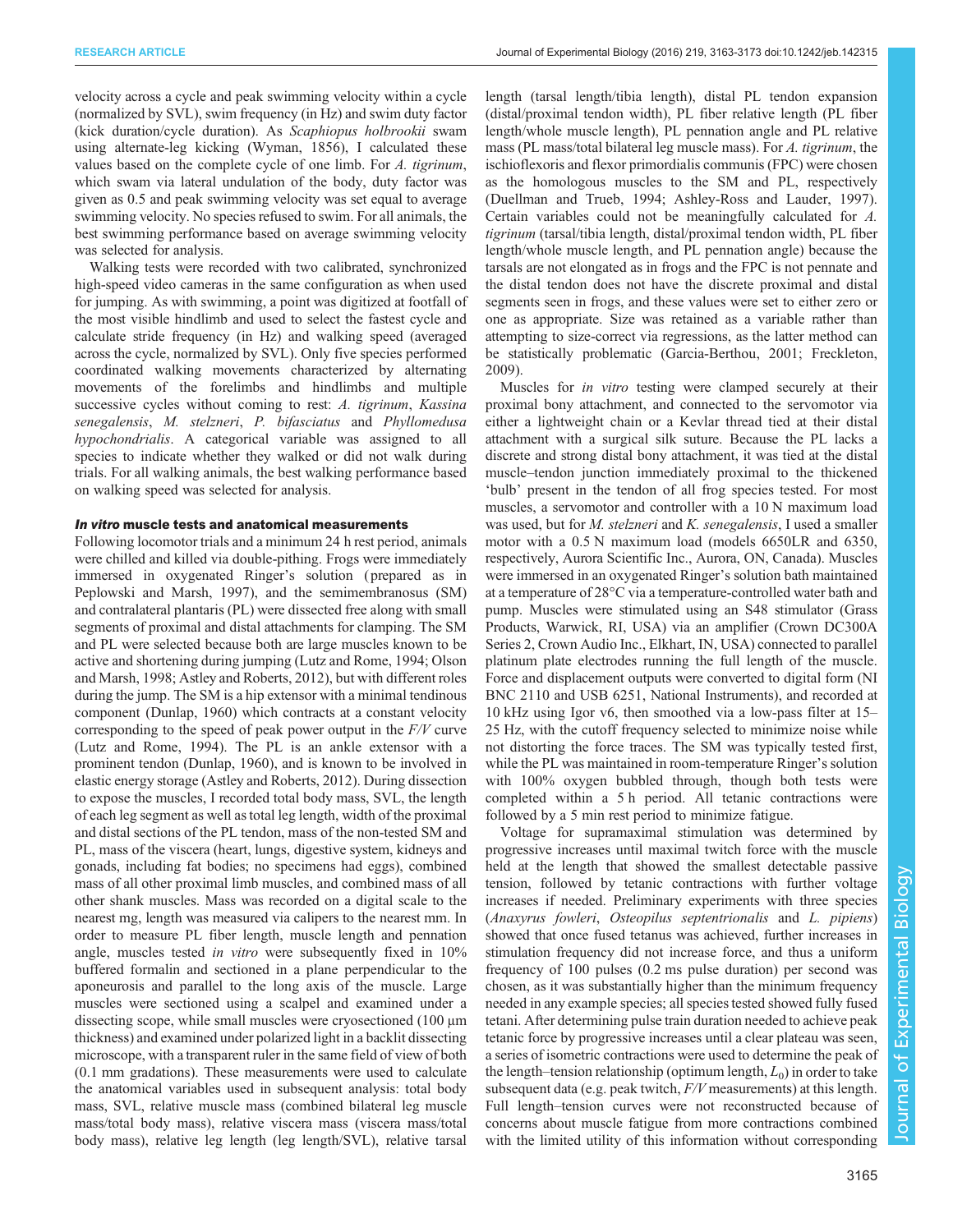<span id="page-3-0"></span>sonometric verification of lengths and excursions used in vivo. Because of the compliance of the PL tendon, twitches were used rather than tetanic contractions for the length–tension determination, but subsequent contractions accounted for the longer muscle length at peak twitch versus tetanic isometric force [\(Holt and Azizi, 2014](#page-9-0)).

A maximal isometric twitch (Fig. 2A,C) and tetanic contraction at  $L_0$  were recorded, followed by a series of at least seven isotonic tetanic contractions at decreasing fractions of maximal force, in which isotonic velocity was determined at  $L_0$ ; all tetanic contractions (isometric and isotonic) were separated by at least 5 min rest. A subsequent isometric tetanic contraction at  $L_0$  was used to adjust for fatigue during the isotonic contraction series (always <10% decline). Finally, a 1 Hz series of isometric tetanic contractions of 300 ms stimulus duration for 100 s was used to assess fatigue. Isotonic contractions were normalized for peak tetanic force, fiber length, and tension loss due to fatigue, and a  $F/V$  curve was fitted to the combined data for all individuals of a species using a Hill curve [\(Hill, 1938](#page-9-0)) via a custom-written MATLAB script (Fig. 2B,D) using the fit() function with non-linear least-squares and the default Levenberg–Marquardt algorithm. The choice to collect seven isotonic contractions from each individual, then pool individuals, was due to concerns for fatigue effect and the viability of the second muscle (stored in oxygenated Ringer's solution until the completion of the first test), as well as the scarcity of specimens of many of these species; excessive fatigue during the isotonic series would render the entire dataset dubious, without assurances of additional specimens. From these data, I quantified the following variables for each muscle: peak twitch time (time from stimulation to peak of twitch force), twitch half-relaxation time (time from peak twitch until 50% force decline), twitch/tetanus

ratio (peak twitch force/peak tetanic force), peak tetanus time (time from start of stimulation until peak tetanic force), half-tetanus time (time from start of stimulation to 50% of peak tetanic force), tetanic half-relaxation time (time from end of stimulation until 50% force decline), fatigue resistance (time to 50% loss of force in fatigue protocol),  $V_{\text{max}}$  (maximum unloaded tetanic isotonic shortening velocity, normalized by fiber length),  $W_{\text{max}}$  (maximum tetanic isotonic power, normalized per kg muscle mass) and velocity at  $W_{\text{max}}$ [relative shortening velocity ( $V/V_{\text{max}}$ ) at peak power ( $W_{\text{max}}$ )].

#### **Statistics**

I used a single mean value of each variable per species, except for locomotor trials, in which I selected the values of the trial with a maximum jump takeoff velocity and peak swimming speed across individuals. As noted above, variables were normalized by the appropriate scaling metric (length, cross-sectional area, mass) whenever possible in order to minimize the effects of size. Given the reliance of multivariate methods, I retained the traditional threshold for statistical significance as  $P=0.05$ .

In order to thoroughly capture the variation between species, and avoid unfounded assumptions of which variables would be significant, I quantified a large number of variables (see above). I then used phylogenetic principal component analysis ( phyl.PCA in R, based on [Revell, 2009](#page-9-0)) to both account for likely correlations between associated variables and reduce the number of variables while still capturing the bulk of observed variation. I selected an ultrametric tree with dated nodes ([Isaac et al., 2012](#page-9-0)) containing all taxa in the sample to calculate independent contrasts. Alternative trees in the recent literature ([Frost et al., 2006](#page-9-0); [Roelants et al., 2007](#page-9-0); [Pyron and Wiens, 2011\)](#page-9-0) differ only at one or two nodes for the taxa



Fig. 2. Twitches and force–velocity (F/V) curves. All twitches were normalized to peak twitch force at  $L_0$  (optimum length); all  $F/V$  curves were normalized to  $P_0$  (isometric force at optimum  $L_0$ ) and  $L_0$ . Twitches were selected based on similarity to the average peak twitch values for the species. Species ID is given in the key, with colors broadly corresponding to the habitat: terrestrial species are yellow–orange–red, riparian species are shades of blue, arboreal species are shades of green. (A) Semimembranosus (SM) twitches. (B) SM F/V curves. (C) Plantaris (PL) twitches. (D) PL F/V curves.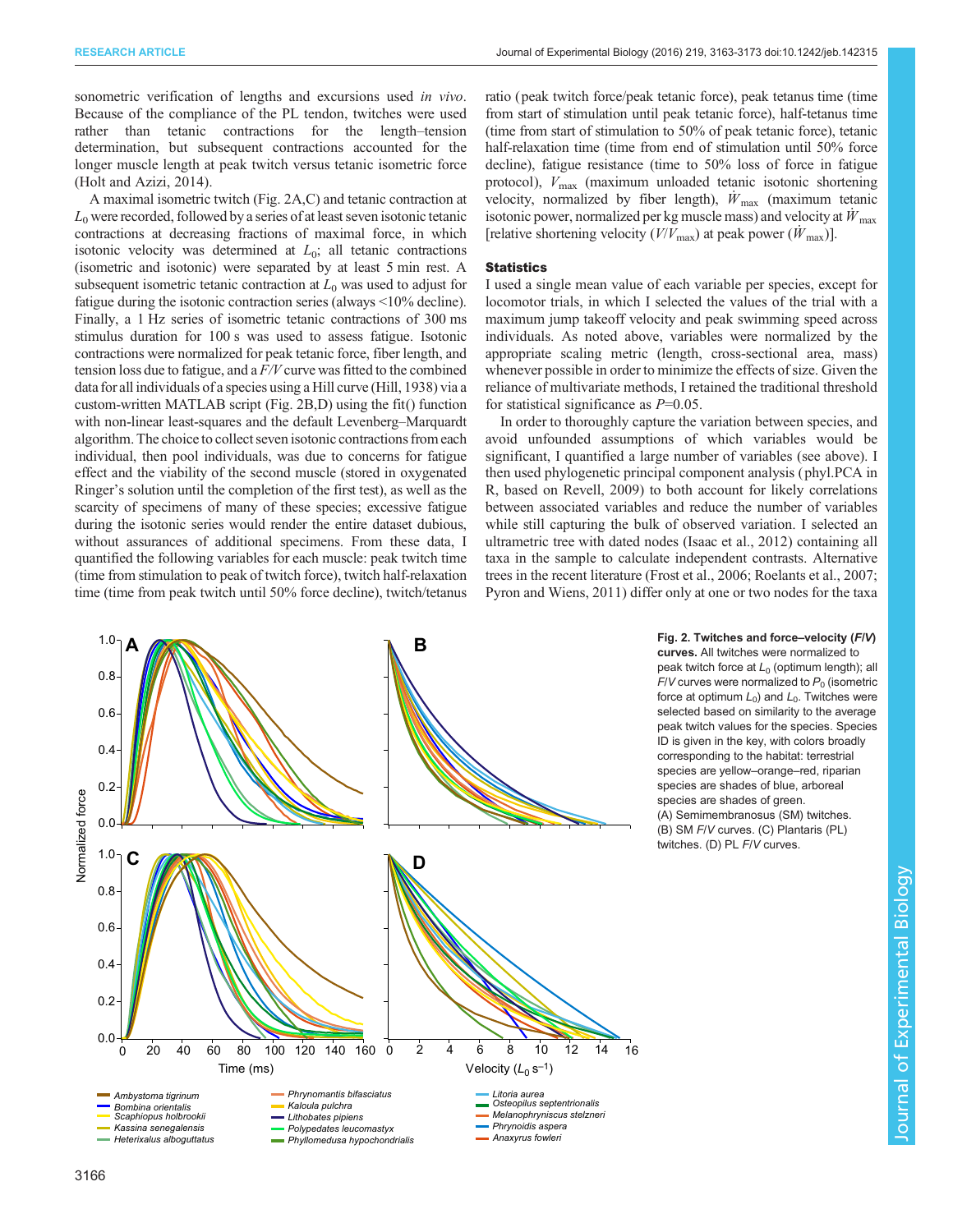#### <span id="page-4-0"></span>Table 1. Phylogenetic principal component analysis (PCA) loadings of jumping and swimming variables

|                                   | <b>Jump Performance</b><br>PC1 (60.5%) | <b>Swim Performance</b><br>PC2 (25.8%) |
|-----------------------------------|----------------------------------------|----------------------------------------|
| Peak jump force (BW)              | $-0.9534$                              | $-0.2309$                              |
| Takeoff velocity (BL $s^{-1}$ )   | $-0.8354$                              | 0.4029                                 |
| Jump work $(J \text{ kg}^{-1})$   | $-0.9330$                              | $-0.1272$                              |
| Peak jump power (W $kg^{-1}$ )    | $-0.9318$                              | $-0.0925$                              |
| Mean swim velocity (BL $s^{-1}$ ) | $-0.1707$                              | 0.9513                                 |
| Swim frequency (Hz)               | 0.8064                                 | 0.3543                                 |
| Swim duty factor                  | 0.7852                                 | 0.2174                                 |
| Peak swim velocity (BL $s^{-1}$ ) | $-0.4418$                              | 0.8654                                 |
|                                   |                                        |                                        |

BW, body weight; BL, body length.

Percentages in parentheses indicate the proportion of variation accounted for by the axis.

in the sample. I performed phylogenetic PCA ( pPCA) on groups of related variables: locomotor, anatomical, SM and PL. For each pPCA, I retained axes that would account for approximately 85–90% of the variation. Locomotor pPCA variables were then compared via linear models ( phylolm in R) to three sub-groups of variables (anatomical variables, SM variables and PL variables) in order to avoid having more variables than data points in a given comparison ([Dunn et al., 2013](#page-9-0)). Finally, I performed phylogenetic MANOVA to determine whether walking influenced performance, anatomy or muscle properties. Because walking taxa were all sister to non-walking taxa, I performed a non-phylogenetic orthogonal linear regression between speed and stride frequency to determine whether sufficiently strong correlation was present to use only one, and coded walking as a presence/absence variable.

# RESULTS

#### Phylogenetic PCAs

Strong correlations appeared throughout locomotor performance variables, collapsing performance into two PC axes, termed 'Jump Performance' and 'Swim Performance' that accounted for 86.3% of variation (Table 1; all PCA axes are denoted henceforth using initial capitalization and bold font to avoid confusion). All jump

| Table 2. Phylogenetic PCA loadings of anatomical variables |  |  |  |  |  |
|------------------------------------------------------------|--|--|--|--|--|
|------------------------------------------------------------|--|--|--|--|--|

|                                     |                                           | <b>Distal</b>                               |                                                 |                                                         |
|-------------------------------------|-------------------------------------------|---------------------------------------------|-------------------------------------------------|---------------------------------------------------------|
|                                     | Leg Size<br>PC <sub>1</sub><br>$(42.4\%)$ | <b>Element</b><br>Elongation<br>PC2 (20.7%) | <b>PL Size</b><br>PC <sub>3</sub><br>$(14.4\%)$ | <b>Distal Tendon</b><br><b>Expansion</b><br>PC4 (10.5%) |
| Body mass (g)                       | $-0.8236$                                 | $-0.4112$                                   | 0.3306                                          | 0.1563                                                  |
| Snout-vent length<br>(mm)           | $-0.7480$                                 | $-0.5802$                                   | 0.2574                                          | 0.0152                                                  |
| Relative muscle<br>mass $(\%)$      | $-0.8670$                                 | $-0.2143$                                   | $-0.3220$                                       | $-0.1487$                                               |
| Relative viscera<br>mass $(\%)$     | 0.6676                                    | $-0.4833$                                   | $-0.2349$                                       | $-0.2709$                                               |
| Relative leg length<br>$(\% )$      | $-0.7667$                                 | 0.1684                                      | $-0.4578$                                       | $-0.3145$                                               |
| Tarsal/tibia ratio                  | $-0.1545$                                 | 0.9336                                      | 0 1276                                          | $-0.1138$                                               |
| PL aponeurosis<br>expansion ratio   | $-0.3377$                                 | 0.4352                                      | $-0.4180$                                       | 0.6653                                                  |
| PL relative fiber<br>length $(\%)$  | 0 7 2 4 3                                 | $-0.2752$                                   | 0.1602                                          | 0.4923                                                  |
| PL pennation angle<br>(deg)         | $-0.7322$                                 | $-0.0452$                                   | 0.1886                                          | 0.3066                                                  |
| PL proportion of leg<br>muscle mass | 0.1342                                    | $-0.3670$                                   | $-0.8046$                                       | 0.1928                                                  |

PL, plantaris. Percentages in parentheses indicate the proportion of variation accounted for by the axis.

#### Table 3. Phylogenetic PCA loadings of semimembranosus (SM) contractile property variables

|                                                | SM PC1     | SM PC <sub>2</sub> | <b>SMPC3</b>         | SM PC4        |
|------------------------------------------------|------------|--------------------|----------------------|---------------|
|                                                | $(46.5\%)$ | (22.3%)            | $(12.8\%)$           | $(7.5\%)$     |
| SM twitch/tetanus ratio                        | 0.4165     | 0.8492             | $-0.1153$            | 0.1865        |
| SM time to peak twitch<br>force (ms)           | $-0.8563$  | 0.2164             | 0.1016               | 0.0302        |
| SM time to twitch half-<br>relaxation (ms)     | $-0.6476$  | 0.6671             | $-0.0064$            | 0.0484        |
| SM time to peak tetanic<br>force (ms)          | $-0.8786$  | 0.2077             | $-0.2496$            | $-0.0999$     |
| SM time to half-peak<br>tetanic force (ms)     | $-0.8354$  | $-0.4322$          | $-0.1378$            | $-0.1831$     |
| SM time to tetanic half-<br>relaxation (ms)    | $-0.2266$  | 0.0021             | $-0.9081$            | 0.2548        |
| SM fatique ratio (%)                           | $-0.5355$  | 0.7746             | 0.2514               | $-0.0773$     |
| SM $V_{\text{max}}$ (L s <sup>-1</sup> )       | 0.5836     | 0.3227             | $-0.1393$            | $-0.6889$     |
| SM $W_{\text{max}}$ (W kg <sup>-1</sup> )      | 0.7680     | 0.2397             | $-0.4625$            | $-0.1180$     |
| SM V at $W_{\text{max}}$ (V/V <sub>max</sub> ) | 0.7628     | 0.1675             | 0.2120               | 0.3247        |
| $\cdots$                                       | .          |                    | $\sim$ $\sim$ $\sim$ | $\sim$ $\sim$ |

Percentages in parentheses indicate the proportion of variation accounted for by the axis.

variables loaded together and very highly (albeit negatively) on the Jump Performance axis, which also showed correlations with swim frequency and duty factor; powerful jumpers had lowfrequency swimming movements and low duty factor, consisting of short propulsive kicks interspersed with long glide phases (Table 1). The second axis, Swim Performance, was primarily loaded by both peak instantaneous and mean swim speed, with minimal loading of jump variables (Table 1).

Anatomical variables collapsed to four PC axes, with the first displaying high loading of many variables, while the other three primarily loaded a single variable each, accounting for a total of 88.2% of variation (Table 2). The first axis, broadly renamed 'Leg Size', showed strongly correlated changes in relative muscle mass, relative leg length, PL pennation angle and fiber length, and relative viscera mass (Table 2). Although all variables had been sizenormalized by the appropriate measurement, absolute size still loaded on the Leg Size axis, suggesting that these correlated morphological changes also correlate with changes in animal size (Table 2). The remaining axes were renamed based on the most strongly loaded variable, albeit slightly re-phrased to avoid confusion (Table 2).

#### Table 4. Phylogenetic PCA loadings of PL contractile property variables

| PL PC1     |                                  |                      |                     |
|------------|----------------------------------|----------------------|---------------------|
| $(39.1\%)$ | PL PC <sub>2</sub><br>$(21.8\%)$ | PL PC3<br>$(15.9\%)$ | PL PC4<br>$(9.3\%)$ |
| 0.4832     | $-0.3604$                        | 0.7863               | 0.0568              |
| $-0.7818$  | 0.0428                           | 0.2482               | $-0.2874$           |
| $-0.3203$  | 0.8024                           | 0.0585               | 0.3352              |
| $-0.9644$  | $-0.0049$                        | $-0.0030$            | $-0.1266$           |
| $-0.8104$  | 0.5109                           | $-0.0614$            | $-0.2573$           |
| $-0.3679$  | $-0.0649$                        | 0.8384               | $-0.1968$           |
| $-0.1451$  | $-0.6351$                        | $-0.3276$            | $-0.0071$           |
| 0.5694     | 0.5902                           | 0.2710               | 0.2478              |
| 0.6202     | 0.6194                           | $-0.0836$            | $-0.3801$           |
| 0.7147     | 0.0527                           | $-0.0859$            | $-0.6354$           |
|            |                                  |                      |                     |

Percentages in parentheses indicate the proportion of variation accounted for by the axis.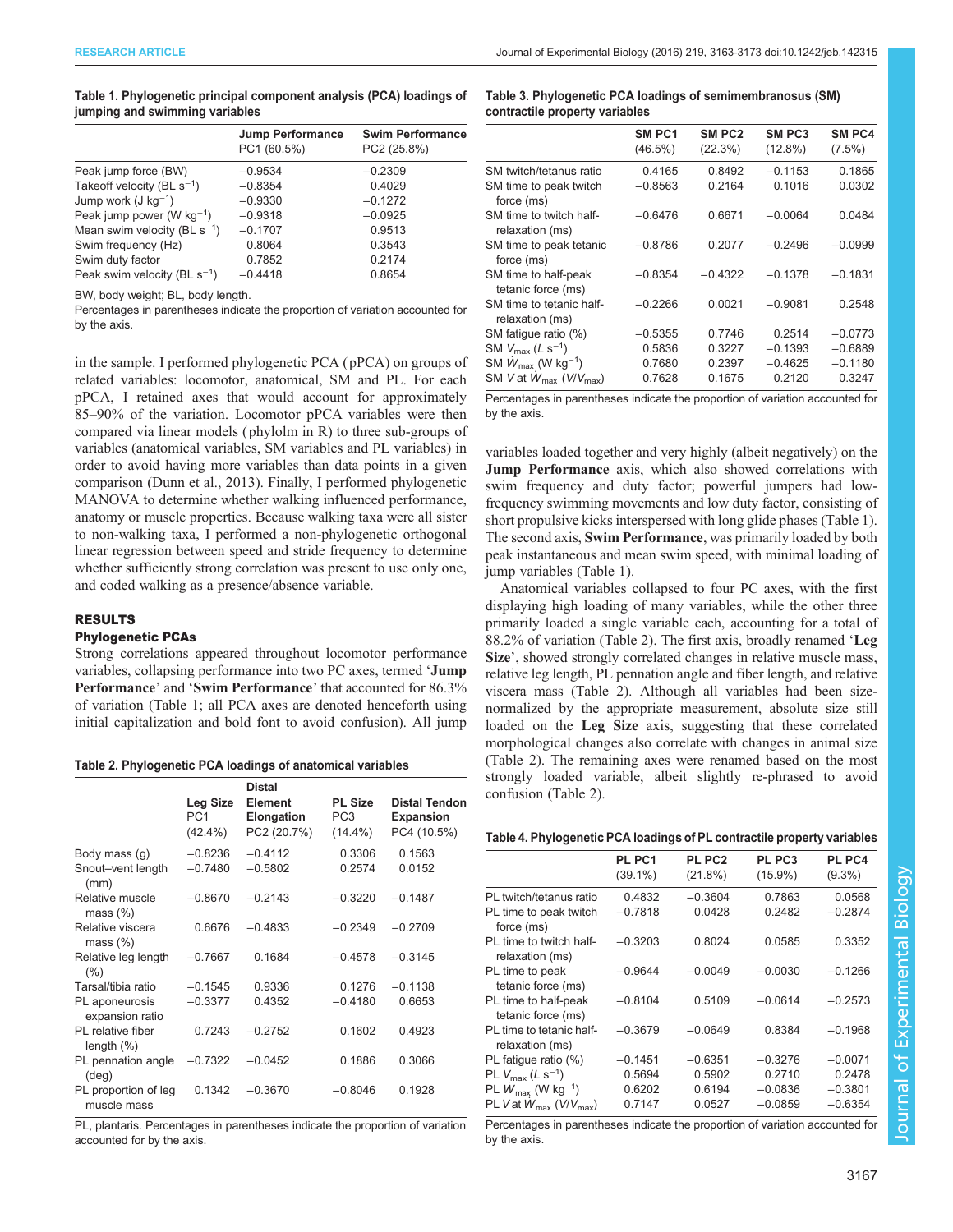<span id="page-5-0"></span>

Fig. 3. Locomotor performance contrasts versus anatomical contrasts. Jump Performance (A–D) and Swim Performance (E–H) versus Leg Size (A,E), Distal Element Elongation (B,F), PL Size (C,G) and Distal Tendon Expansion (D,H). The text in the top right of each graph gives the t statistic and P-value of each relationship, and the slope  $(m)$  if the relationship is significant. Red lines are the linear regressions of significant relationships.

SM and PL muscle property variables each collapsed to four axes accounting for 89.0% and 86.0% of variability, respectively. In both muscles, the first axis showed heavy loadings of variables associated with the rate of force rise and the  $F/V$  relationship [\(Tables 3](#page-4-0) and [4\)](#page-4-0). Variables characterizing relaxation time and fatigue loaded on the remaining three axes, with some influence of PC1 variables in the PL [\(Tables 3](#page-4-0) and [4](#page-4-0)). Axes were simply named based on the two-letter abbreviation for the muscle and axis number (e.g. 'SM PC3').

#### Phylogenetic linear models

Locomotor performance was significantly correlated with several anatomical and muscle property variables, as revealed by phylogenetic linear models (Figs 3–[5\)](#page-6-0). Jump Performance ( primarily loaded by peak jump force) was strongly linked to Leg Size (with strong loadings of both relative leg length and relative muscle mass) and to 'PL Size' (Fig. 3A,C), while Swim Performance (primarily loaded by average swim speed) was linked to PL Size and 'Distal Tendon Expansion' (Fig. 3G,H).



Fig. 4. Locomotor performance contrasts versus semimembranosus (SM) contrasts. Jump Performance (A–D) and Swim Performance (E–H) versus SM PC1–4. The text in the top right of each graph gives the t statistic and P-value of each relationship, and the slope (m) if the relationship is significant. Red lines are the linear regressions of significant relationships.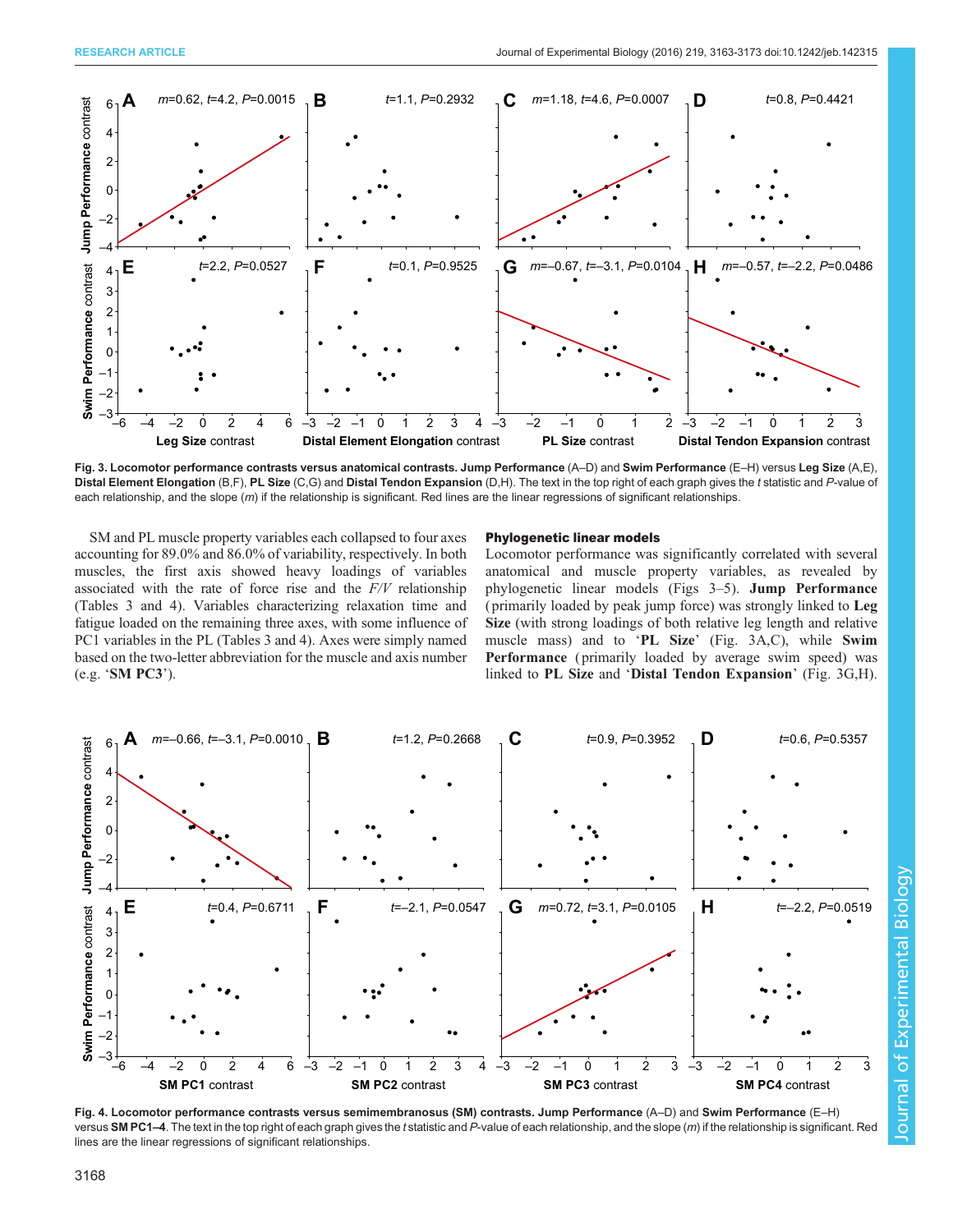<span id="page-6-0"></span>

Fig. 5. Locomotor performance contrasts versus plantaris (PL) contrasts. Jump Performance (A–D) and Swim Performance (E–H) versus PL PC1–4. The text in the top right of each graph gives the  $t$  statistic and P-value of each relationship, and the slope  $(m)$  if the relationship is significant. Red lines are the linear regressions of significant relationships.

Jump Performance was also linked to changes in properties of the SM (SM PC1 – primarily loading times to peak twitch and tetanic force, as well as  $F/V$ -linked properties; [Fig. 4A](#page-5-0)) and PL (PL PC1 – primarily loading times to peak twitch and tetanic force, as well as  $F/V$ -linked properties; and **PL PC2** – primarily loading relaxation time; Fig. 5A,B), while Swim Performance was linked to changes in SM PC3 ( primarily loading relaxation time) and PL PC4 (primarily loading V at  $\dot{W}_{\text{max}}$ ) ([Figs 4G](#page-5-0) and 5H). Because these correlations deal with contrasts, not tip data, their interpretation will be left to the Discussion, in which the nature of these relationships is inferred based in part on comparable tip data analysis.

#### Walking effects

A series of phylogenetic ANOVA of walking showed a significant effect of walking on anatomical  $(F_{4,10} = 4.0, P = 0.01399)$  and locomotor  $(F_{2,11} = 4.6, P = 0.01299)$  variables, with no effect on SM  $(F_{4,10} = 1.4, P = 0.1658)$  or PL  $(F_{4,10} = 2.3, P = 0.05894)$  properties. Within anatomical and locomotion variables, post hoc effects tests showed walkers are have elevated values of Leg Size  $(P=0.03922)$ and **Jump Performance**  $(P=0.008139)$  compared with nonwalkers. However, many salient variables (e.g. relative leg length, relative muscle mass, peak jump power) load negatively on these axes; thus, when translated into raw variables, walkers are shown to have shorter and less muscular legs and consequently reduced jump performance compared with non-walkers (see raw variable graphs in [Fig. 6](#page-7-0)).

#### **DISCUSSION**

#### Raw results

Initial data collection yielded a substantial raw dataset, with potential use beyond this study, and which has therefore been included in the supplementary information as both means±s.d. [\(Table S1](http://jeb.biologists.org/lookup/doi/10.1242/jeb.142315.supplemental)) and individual data [\(Table S2\)](http://jeb.biologists.org/lookup/doi/10.1242/jeb.142315.supplemental). While the locomotor and anatomical diversity of anurans is well known ([Zug, 1972, 1978](#page-10-0); [Emerson, 1988\)](#page-9-0), inspection of the raw muscle data shows a range of muscle contractile properties ([Fig. 2;](#page-3-0) [Table S1](http://jeb.biologists.org/lookup/doi/10.1242/jeb.142315.supplemental)). For example,  $V_{\text{max}}$ of the PL varies by a range of over twofold among species [\(Fig. 2](#page-3-0); [Table S1](http://jeb.biologists.org/lookup/doi/10.1242/jeb.142315.supplemental)). Comparison with similar variables in the only other comparable dataset of properties of homologous muscles collected under standard conditions across a clade (lacertid lizards) [\(James](#page-9-0) [et al., 2015](#page-9-0)) reveals a slightly greater variability in anuran muscle properties. However, it remains unknown whether this difference is due to the range of locomotor performance in each group, relative ages of each clade, or other factors.

Another notable aspect of the raw data is the number of species that exhibit high peak mechanical power per kg muscle mass during jumping ([Table S1\)](http://jeb.biologists.org/lookup/doi/10.1242/jeb.142315.supplemental). Several species of frog are known to use power amplification, storing muscular energy early in the jump by stretching elastic tendons then rapidly releasing this energy to achieve power outputs beyond the limits of muscular isotonic contraction ([Peplowski and Marsh, 1997; Astley and Roberts, 2012,](#page-9-0) [2014; Astley et al., 2013](#page-9-0)). To test for power amplification, I compared peak jump power to maximum isotonic muscular power using the following equation:

Power amplification = 
$$
\frac{\dot{W}_{\text{jump}}}{((\dot{W}_{\text{max,PL}} \times R_{\text{PL}}) + (\dot{W}_{\text{max,SM}} \times (1 - R_{\text{PL}}))),}
$$
 (1)

where  $W_{\text{jump}}$  is peak instantaneous power during the jump divided by total frog muscle mass,  $R_{\text{PL}}$  is the mass of the PL muscle (known to be used in frog power amplification; [Astley and Roberts, 2012\)](#page-9-0) divided by the total leg muscle mass (equal to the variable 'PL proportion of leg muscle mass' in Table 2), and  $\dot{W}_{\text{max,SM}}$  and  $W_{\text{max,PL}}$  are peak isotonic muscle power output per kg muscle mass of the SM and PL, respectively. Power amplification values over one require elastic energy storage, though power amplification may still occur during submaximal jumps ([Astley and Roberts, 2012\)](#page-9-0). These data show that seven species produce jump power substantially above peak muscular power output of representative muscles, and therefore likely use power amplification [\(Fig. 7A](#page-7-0)). Furthermore, several other species show values near one, including a known power-amplifier (Lithobates pipiens; [Astley and Roberts, 2012\)](#page-9-0),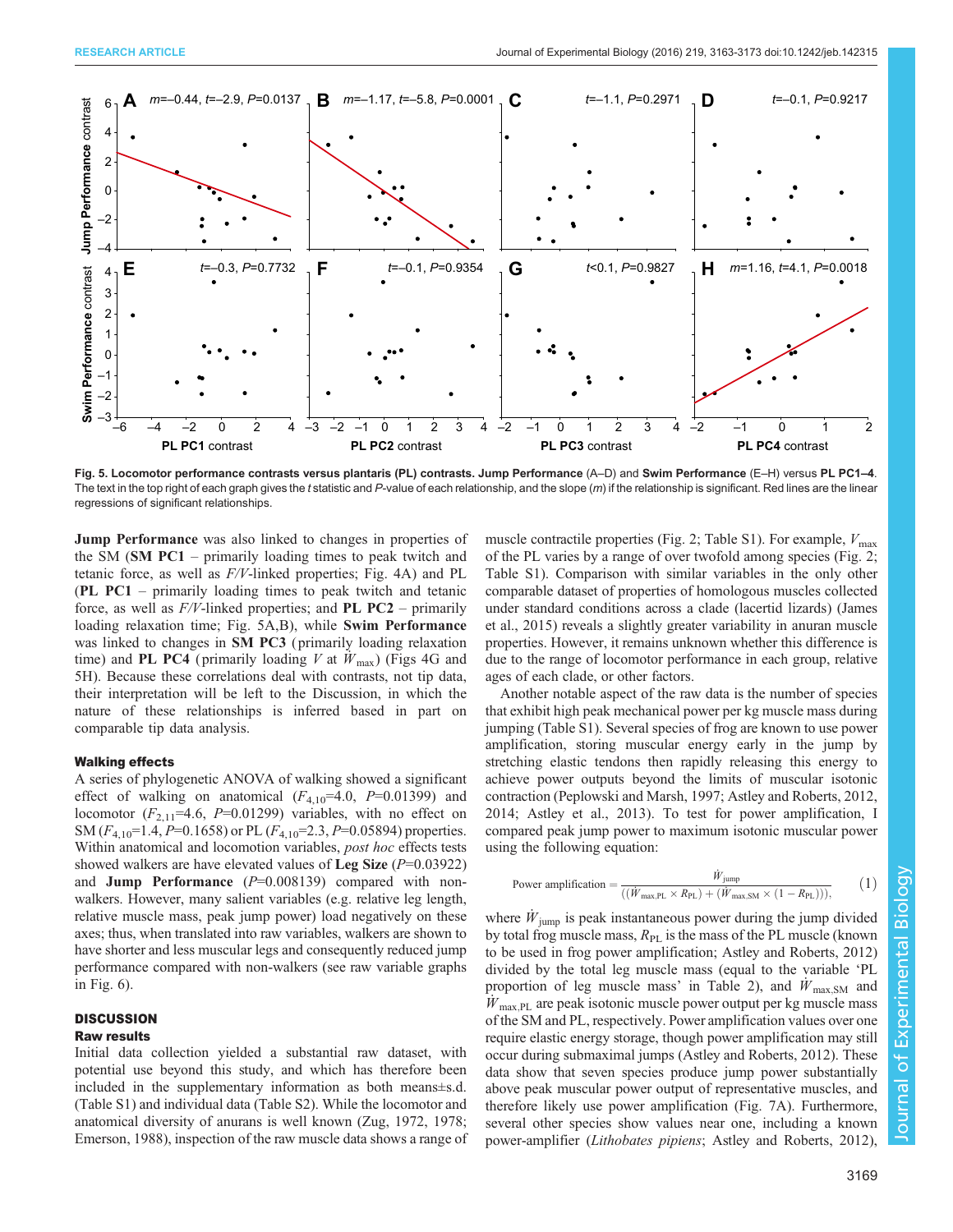<span id="page-7-0"></span>

Fig. 6. Effects of walking in frogs (raw data). Jump Performance and Leg Size axes have been vertically flipped to reflect the negative loadings of key variables in the phylogenetic principal component analyses (pPCA), such that now higher vertical positions in each graph indicate more powerful jumps and longer, more muscular legs. (A) Jump Performance of walkers versus nonwalkers. The zero value is from the tiger salamander (Ambystoma tigrinum). (B) Leg Size of walkers versus non-walkers.

which could be due to error in either estimated muscle power output or jumping power, though the latter is likely to be an underestimate without extremely high numbers of trials ([Astley et al., 2013\)](#page-9-0). However, these species may warrant further scrutiny, and, if confirmed, power amplification may be widespread within anurans, possibly even representing the ancestral state (Fig. 7A).

#### Evolutionary correlations among related variables

Initial use of pPCAs to reduce variables while retaining data showed a variety of interesting correlations between variables in related groups (i.e. anatomy, performance, SM properties, PL properties). Some of these correlations were expected or even necessary, such as the strong loading of peak jump force, takeoff velocity, jump energy and peak jump power [\(Table 1](#page-4-0)). These variables are tightly linked by the physics of jumping ([Marsh,](#page-9-0) [1994](#page-9-0)), and thus the successful recovery of this association provides some level of confidence in these analyses. Similarly, the first principal component of both muscle pPCAs showed heavy loadings of all three variables associated with the F/V curve as well as rates of force development during both twitch and tetanic activation ([Tables 3](#page-4-0) and [4](#page-4-0)), all properties that are influenced strongly by acto-myosin crossbridge kinetic rates [\(Bárány, 1967; Stevens and Renaud, 1985; Rome et al., 1999\)](#page-9-0). Additionally, the first axis of the anatomical pPCA shows strong correlation in a number of morphological traits across anurans [\(Table 1](#page-4-0)), supporting the repeated convergence of anurans onto a specialized morphology for jumping characterized by larger absolute size, reduced viscera mass, PL muscles with shorter,



Fig. 7. Power amplification in frogs. (A) Power amplification values of the maximum jump recorded for each species, calculated according to Eqn 1. Values greater than one indicate power amplification must be occurring, though it may also occur in sub-maximal jumps. (B) Power amplification versus relative PL muscle mass (tip values, not contrasts). Increased relative PL muscle mass was significantly associated with increased power amplification.

more pennate fibers, and longer, more muscular legs, mirroring and expanding prior findings in an explicitly phylogenetic context [\(Zug, 1972](#page-10-0); [Emerson, 1988](#page-9-0)).

In some cases, the lack of expected correlations was notable and informative. While frogs with high jump performance use different swimming kinematics, the minimal loading of average swim velocity on the Jump Performance axis (and the inverse situation on the Swim Performance axis) indicates that there is no tradeoff between swimming and jumping among frog species [\(Table 1\)](#page-4-0), as seen within species [\(Nauwelaerts et al., 2007\)](#page-9-0). Similarly, the low loading of tetanic relaxation time on the first principal component of both muscles suggests that it is influenced by different molecular kinetics, such as calcium sequestration and reuptake by the sarcoplasmic reticulum [\(Tables 3](#page-4-0) and [4](#page-4-0)). It also suggests that differences between muscular properties among frog species are not simply a matter of differing ratios of fiber types, or all of the variables would load highly on a single axis; the weak or modest relationships between fatigue and rates of force rise in both muscles particularly underscore this ([Tables 3](#page-4-0) and [4\)](#page-4-0).

## Walking

Walking has evolved numerous times independently within anurans as a common method of terrestrial locomotion ([Emerson, 1979,](#page-9-0) [1988\)](#page-9-0), though this study shows that these frogs can indeed still jump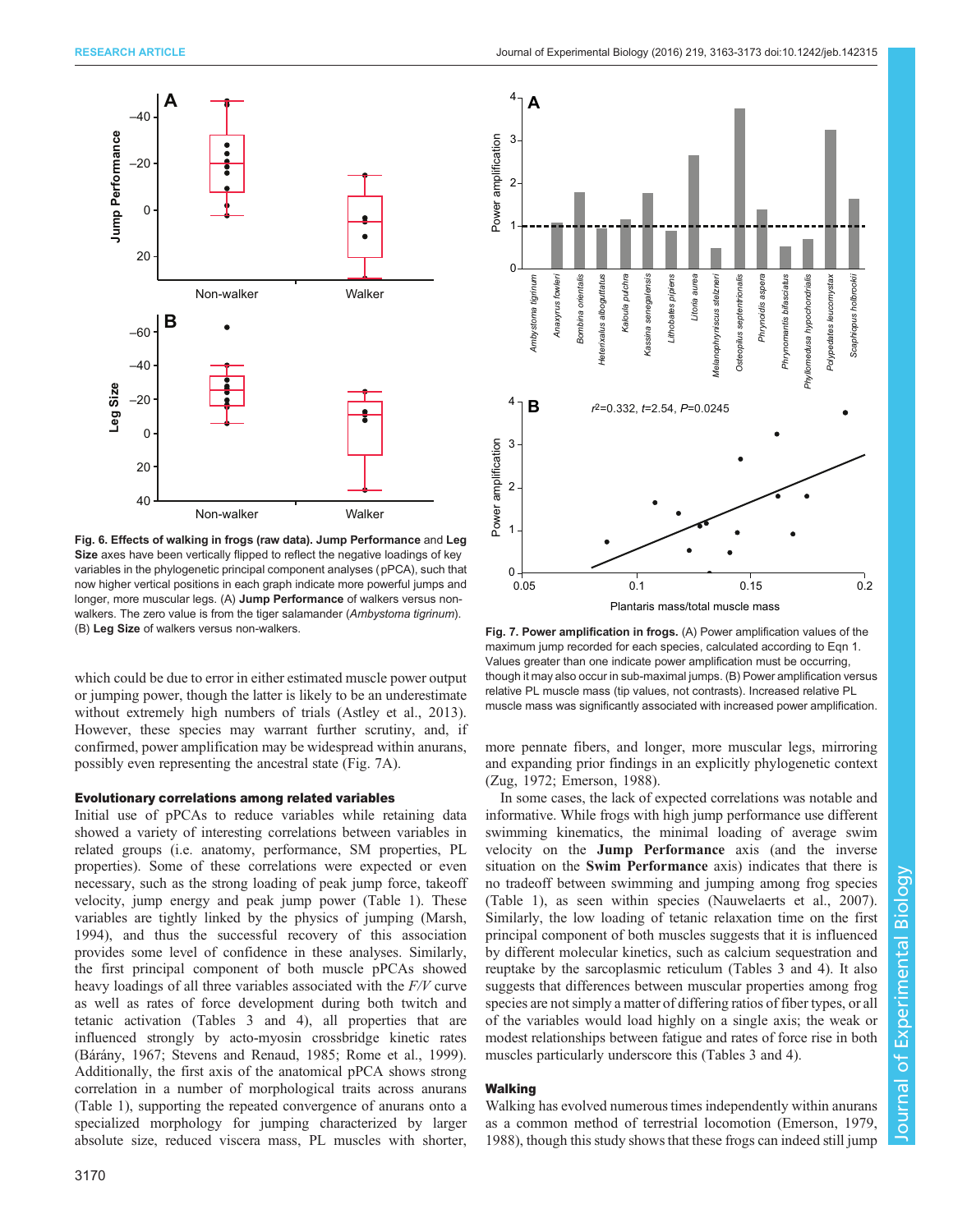and swim effectively [\(Fig. 6](#page-7-0)A; [Table S1](http://jeb.biologists.org/lookup/doi/10.1242/jeb.142315.supplemental)). The reduced Leg Size may be a solution to walking effectively with the highly unequal forelimb and himblimb lengths seen in anurans, consequently imposing a tradeoff on Jump Performance. However, the reduced Jump Performance may also reflect a reduced behavioral reliance on jumping and consequent reduction in the body mass invested in long, muscular legs. These two hypotheses, though broadly similar, offer differing predictions about the consequences of longer legs on walking: if long legs are a direct impediment to walking, species with longer legs should suffer reduced performance (e.g. speed, metabolic cost, maneuverability, etc.), but if reduced leg size is merely a case of economizing body mass, no such penalties will be apparent. Testing these hypotheses requires a greater diversity of walking frog morphologies than present in this dataset and a greater understanding of the mechanics of anuran walking; thus, I must leave these questions to future studies.

# Locomotor performance versus anatomy and muscle physiology

**Jump Performance** was strongly affected by **Leg Size** [\(Fig. 3](#page-5-0)A), as expected based on both prior studies [\(Zug, 1972;](#page-10-0) [Emerson, 1988\)](#page-9-0) and the physics of jumping ([Marsh, 1994\)](#page-9-0). In addition, Jump Performance was linked to the relative mass of the PL ([Fig. 3C](#page-5-0)), a muscle with a prominent tendon which is involved in elastic energy storage and release ([Roberts and Marsh, 2003; Astley and Roberts,](#page-9-0) [2012](#page-9-0), [2014\)](#page-9-0). Post hoc testing revealed a significant increase of observed power amplification with increased relative mass of the PL ([Fig. 7](#page-7-0)B), consistent with power-amplifying frogs dedicating a larger portion of their muscle mass to the elastic system. Interestingly, Swim Performance also displayed a positive relationship with relative mass of the PL [[Fig. 3](#page-5-0)G – appears negative as a result of negative loading on the PL Size PCA axis [\(Table 2](#page-4-0))], in spite of the minimal benefits to elastic energy storage during frog swimming ([Richards and Sawicki, 2012](#page-9-0)). This may be due instead to the need for a strong ankle extensor moment, either to generate propulsive foot rotations (as in Xenopus) or to balance hydrodynamic forces during foot translation (as in Lithobates and Anaxyrus) [\(Richards, 2010](#page-9-0)).

As with anatomical variables, Jump Performance seemed to have the strongest association with muscular variables, particularly the first principal components, which showed high loadings of raw variables associated with muscle speed (e.g.  $V_{\text{max}}$ , time to peak tetanus; [Figs 4A](#page-5-0) and [5A](#page-6-0), [Tables 3](#page-4-0) and [4\)](#page-4-0). Powerful jumpers had significantly faster contractile properties of both the SM and PL muscles, as well as reduced fatigue resistance and increased relaxation time in the PL ([Figs 4](#page-5-0)A and [5A](#page-6-0)B, [Tables 3](#page-4-0) and [4](#page-4-0)). In contrast, increased Swim Performance was only associated with decreased SM tetanic relaxation time and a steeper PL F/V curve [\(Figs 4G](#page-5-0) and [5H](#page-6-0), [Tables 3](#page-4-0) and [4\)](#page-4-0); relaxation kinetics have been implicated as a limiting factor in high-speed cyclical motion previously ([Marsh, 1988; Johnson et al., 1993](#page-9-0); [Swoap et al., 1993\)](#page-10-0). These results suggest that muscle contractile properties not only are labile on evolutionary timescales but also do indeed evolve in concert with morphology and performance.

This pattern of results suggests that jumping is the primary driver of changes in both anatomy and muscle physiology in frogs, with swim velocity showing correlation to considerably fewer changes. Perhaps the species studied suffer greater predation pressure while in terrestrial habitats, or are more reliant on escape behavior than crypsis on land versus water, respectively. Alternatively, perhaps the benefits of improved swimming velocity are limited by hydrodynamic drag, which rises with the square of velocity and

thereby imposes escalating costs for increased performance. However, I would be remiss to omit the possibility that this difference is an artefact of the dataset, due to the lack of data from highly aquatic genera such as Xenopus, Lepidobatrachus and Calyptocephalella. Additionally, swimming in frogs may either be almost jump-like, consisting of a powerful thrust phase followed by a long glide (low duty factor, [Table 1\)](#page-4-0) or highly cyclic, with retraction starting almost immediately after the completion of thrust phase, and in the latter, work loops may be necessary to truly capture the muscle properties in an appropriately integrative fashion.

More generally, the significant and strong association between jumping and both SM and PL properties shows that muscle properties can evolve to match locomotor demands, rather than being broadly conserved within a clade. While this dataset does not have a sufficient sample size to recover an accurate measure of phylogenetic signal ([Münkemüller et al., 2012](#page-9-0)), the detection of functional signal at least shows that frogs are not entirely jumping with their ancestor's muscles. Examination of raw values ([Table S1\)](http://jeb.biologists.org/lookup/doi/10.1242/jeb.142315.supplemental) shows the tremendous range of variation in muscle properties within clades such as Bufonidae and Hylidae, further suggesting that phylogenetic signal may be limited. Evolutionary lability of muscle contractile properties opens new avenues for animal adaptation, allowing organisms to increase muscle power output without increasing muscle mass, and conversely serves as a cautionary note about inferring performance based on sister taxa.

While many of the same muscular variables in both the SM and PL correlate with Jump Performance [\(Tables 3](#page-4-0) and [4](#page-4-0), [Figs 4](#page-5-0)A and [5A](#page-6-0)), it remains unknown whether this reflects a simple commonality of function or a more global change in muscle properties across the organism. If the latter is the case, the evolution of muscle properties may be influenced by other aspects and stages of the frog's life history. All of the anurans in this study call to attract mates, a mechanically demanding muscular task strongly influenced by muscle contractile properties [\(Marsh, 1999\)](#page-9-0). Furthermore, all of the species in this study have an aquatic larval stage, and larval amphibians often experience strong predation and high mortality ([Brockelman, 1969](#page-9-0); [Morin, 1983](#page-9-0); [Werner, 1986\)](#page-10-0), which may result in strong selection for locomotor performance at this stage. Selection for fast muscle properties in the tadpole could potentially result in commensurate changes in the adult, though prior studies across individuals have shown no consistency in performance ranking across metamorphosis ([Watkins, 1997](#page-10-0); [Johansson et al., 2010](#page-9-0)). Future contractile property testing of diverse body muscles and accompanying performance tests across life history stages would be needed to explore this possibility further.

#### Acknowledgements

I would like to thank Emanuel Azizi, Kristin Stover, Angela M. Horner and Richard Marsh for their advice and assistance with the in vitro muscle testing protocols, and Caleb Anderson for laboratory assistance during jumping, swimming and in vitro trials. I am additionally grateful to Elizabeth Brainerd for assistance with muscle sectioning and Casey Dunn for advice on phylogenetic comparative methods. Finally, I would like to extend my tremendous gratitude to Thomas Roberts for his excellent mentorship, unwavering support, and thoughtful, insightful advice in this project and throughout my doctoral studies.

#### Competing interests

The author declares no competing or financial interests.

#### Funding

This work was supported by National Science Foundation IOS grant 642428 to Thomas J. Roberts, the Bushnell Research and Education Fund to Thomas J. Roberts and H.C.A., and Sigma Xi GIAR grant G20111015158192 to H.C.A.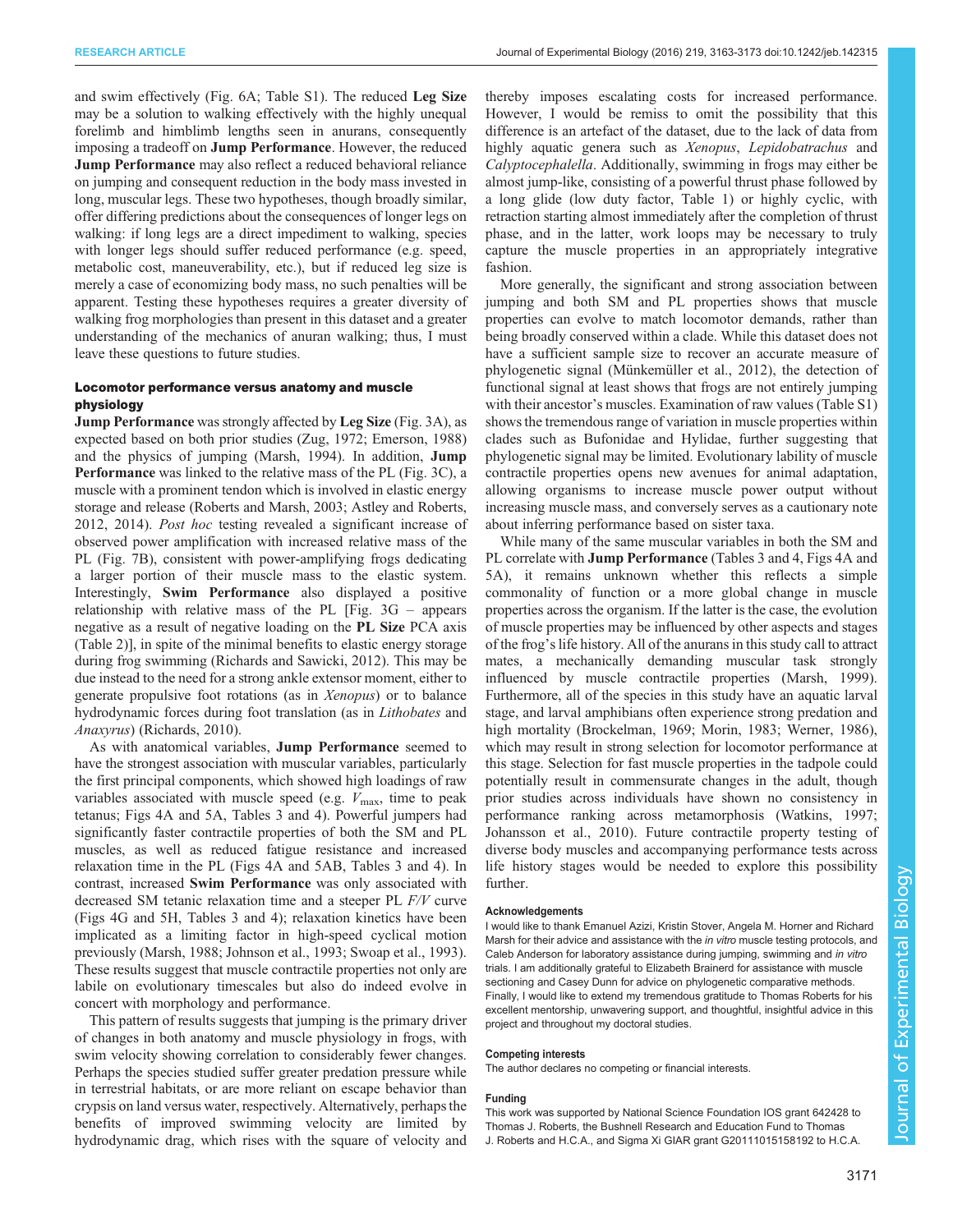#### <span id="page-9-0"></span>Supplementary information

Supplementary information available online at <http://jeb.biologists.org/lookup/doi/10.1242/jeb.142315.supplemental>

#### References

- [Abu-Ghalyun, Y., Greenwald, L., Hetherington, T. E. and Gaunt, A. S.](http://dx.doi.org/10.1002/jez.1402450302) (1988). [The physiological basis of slow locomotion in chamaeleons.](http://dx.doi.org/10.1002/jez.1402450302) J. Exp. Zool. 245, [225-231.](http://dx.doi.org/10.1002/jez.1402450302)
- Arnold, S. J. [\(1983\). Morphology, performance and fitness.](http://dx.doi.org/10.1093/icb/23.2.347) Amer. Zool. 23, [347-361.](http://dx.doi.org/10.1093/icb/23.2.347)
- Ashley-Ross, M. A. and Lauder, G. V. (1997). Motor patterns and kinematics during backward walking in the pacific giant salamander: evidence for novel motor output. J. Neurophysiol. 78, 3047-3060.
- Astley, H. C. and Roberts, T. J. [\(2012\). Evidence for a vertebrate catapult: elastic](http://dx.doi.org/10.1098/rsbl.2011.0982)
- [energy storage in the plantaris tendon during frog jumping.](http://dx.doi.org/10.1098/rsbl.2011.0982) Biol. Lett. 8, 386-389. Astley, H. C. and Roberts, T. J. [\(2014\). The mechanics of elastic loading and recoil](http://dx.doi.org/10.1242/jeb.110296) [in anuran jumping.](http://dx.doi.org/10.1242/jeb.110296) J. Exp. Biol. 217, 4372-4378.
- [Astley, H. C., Abbott, E. M., Azizi, E., Marsh, R. L. and Roberts, T. J.](http://dx.doi.org/10.1242/jeb.090357) (2013). [Chasing maximal performance: a cautionary tale from the celebrated jumping](http://dx.doi.org/10.1242/jeb.090357) [frogs of Calaveras County.](http://dx.doi.org/10.1242/jeb.090357) J. Exp. Biol. 216, 3947-3953.
- Bárány, M. [\(1967\). ATPase activity of myosin correlated with speed of muscle](http://dx.doi.org/10.1085/jgp.50.6.197) shortening. [J. Gen. Physiol.](http://dx.doi.org/10.1085/jgp.50.6.197) 50, 197-218.
- [Bonine, K. E., Gleeson, T. T. and Garland, T., Jr](http://dx.doi.org/10.1002/jmor.1069). (2001). Comparative analysis of [fiber-type composition in the iliofibularis muscle of phrynosomatid lizards](http://dx.doi.org/10.1002/jmor.1069) [\(Squamata\).](http://dx.doi.org/10.1002/jmor.1069) J. Morphol. 250, 265-280.
- [Bonine, K. E., Gleeson, T. T. and Garland, T., Jr](http://dx.doi.org/10.1242/jeb.01903). (2005). Muscle fiber-type [variation in lizards \(Squamata\) and phylogenetic reconstruction of hypothesized](http://dx.doi.org/10.1242/jeb.01903) [ancestral states.](http://dx.doi.org/10.1242/jeb.01903) J. Exp. Biol. 208, 4529-4547.
- Brockelman, W. Y. [\(1969\). An analysis of density effects and predation in](http://dx.doi.org/10.2307/1936252) Bufo [americanus](http://dx.doi.org/10.2307/1936252) tadpoles. Ecology 50, 632-644.
- [Chadwell, B. A., Hartwell, H. J. and Peters, S. E.](http://dx.doi.org/10.1002/jmor.1091) (2002). Comparison of isometric [contractile properties in hindlimb extensor muscles of the frogs Rana pipiens and](http://dx.doi.org/10.1002/jmor.1091) [Bufo marinus: functional correlations with differences in hopping performance.](http://dx.doi.org/10.1002/jmor.1091) [J. Morphol.](http://dx.doi.org/10.1002/jmor.1091) 251, 309-322.
- Duellman, W. E. and Trueb, L. (1994). Biology of Amphibians. Baltimore, MD: The Johns Hopkins University Press.
- Dunlap, D. G. [\(1960\). The comparative myology of the pelvic appendage in the](http://dx.doi.org/10.1002/jmor.1051060102) Salientia. [J. Morphol.](http://dx.doi.org/10.1002/jmor.1051060102) 106, 1-76.
- Dunn, C. W., Luo, X. and Wu, Z. [\(2013\). Phylogenetic analysis of gene expression.](http://dx.doi.org/10.1093/icb/ict044) [Integr. Comp. Biol.](http://dx.doi.org/10.1093/icb/ict044) 53, 1-10.
- Emerson, S. B. [\(1979\). The ilio-sacral articular in frogs: form and function.](http://dx.doi.org/10.1111/j.1095-8312.1979.tb00032.x) [Biol. J. Linn. Soc.](http://dx.doi.org/10.1111/j.1095-8312.1979.tb00032.x) 11, 153-168.
- Emerson, S. B. (1988). Convergence and morphological constraint in frogs: variation in postcranial morphology. Fieldiana Zool. 43, 1-18.
- Felsenstein, J. [\(1985\). Phylogenies and the comparative method.](http://dx.doi.org/10.1086/284325) Am. Nat. 125, [1-15.](http://dx.doi.org/10.1086/284325)
- Freckleton, R. P. [\(2009\). The seven deadly sins of comparative analysis.](http://dx.doi.org/10.1111/j.1420-9101.2009.01757.x) J. Evol. Biol. 22[, 1367-1375.](http://dx.doi.org/10.1111/j.1420-9101.2009.01757.x)
- [Frost, D. R., Grant, T., Faivovich, J., Bain, R. H., Haas, A., Haddad, C. F. B., De](http://dx.doi.org/10.1206/0003-0090(2006)297[0001:TATOL]2.0.CO;2) [Sa, R. O., Channing, A., Wilkinson, M., Donnellan, S. C. et al.](http://dx.doi.org/10.1206/0003-0090(2006)297[0001:TATOL]2.0.CO;2) (2006). The amphibian tree of life. [Bull. Am. Mus. Nat. Hist.](http://dx.doi.org/10.1206/0003-0090(2006)297[0001:TATOL]2.0.CO;2) 297, 1-371.
- Garcia-Berthou, E. [\(2001\). On the misuse of residuals in ecology: testing](http://dx.doi.org/10.1046/j.1365-2656.2001.00524.x) [regression residuals vs. the analysis of covariance.](http://dx.doi.org/10.1046/j.1365-2656.2001.00524.x) J. Anim. Ecol. 70, 708-711.
- Garland, T., Jr and Adolph, S. C. [\(1994\). Why not to do two-species comparative](http://dx.doi.org/10.1086/physzool.67.4.30163866) [studies: limitations on inferring adaptation.](http://dx.doi.org/10.1086/physzool.67.4.30163866) Physiol. Zool. 67, 797-828.
- [Garland, T., Jr, Bennett, A. F. and Rezende, E. L.](http://dx.doi.org/10.1242/jeb.01745) (2005). Phylogenetic [approaches in comparative physiology.](http://dx.doi.org/10.1242/jeb.01745) J. Exp. Biol. 208, 3015-3035.
- [Gomes, F. R., Rezende, E. L., Grizante, M. B. and Navas, C. A.](http://dx.doi.org/10.1111/j.1420-9101.2009.01718.x) (2009). The [evolution of jumping performance in anurans: morphological correlates and](http://dx.doi.org/10.1111/j.1420-9101.2009.01718.x) [ecological implications.](http://dx.doi.org/10.1111/j.1420-9101.2009.01718.x) J. Evol. Biol. 22, 1088-1097.
- Hedrick, T. L. [\(2008\). Software techniques for two- and three-dimensional kinematic](http://dx.doi.org/10.1088/1748-3182/3/3/034001) [measurements of biological and biomimetic](http://dx.doi.org/10.1088/1748-3182/3/3/034001) systems. Bioinspir. Biomim. 3, [034001.](http://dx.doi.org/10.1088/1748-3182/3/3/034001)
- Hill, A. V. [\(1938\). The heat of shortening and the dynamic constants of muscle.](http://dx.doi.org/10.1098/rspb.1938.0050) [Proc. R. Soc. Lond. B Biol. Sci.](http://dx.doi.org/10.1098/rspb.1938.0050) 126, 136-195.
- Hirano, M. and Rome, L. C. (1984). Jumping performance of frogs (Rana pipiens) as a function of muscle temperature. J. Exp. Biol. 108, 429-439.
- Holt, N. C. and Azizi, E. [\(2014\). What drives activation-dependent shifts in the](http://dx.doi.org/10.1098/rsbl.2014.0651) force–length curve? Biol. Lett. 10. pii: 20140651.
- [Isaac, N. J. B., Redding, D. W., Meredith, H. M. and Safi, K.](http://dx.doi.org/10.1371/journal.pone.0043912) (2012). [Phylogenetically-informed priorities for amphibian conservation.](http://dx.doi.org/10.1371/journal.pone.0043912) PLoS ONE 7, [e43912.](http://dx.doi.org/10.1371/journal.pone.0043912)
- [James, R. S., Wilson, R. S., de Carvalho, J. E., Kohlsdorf, T., Gomes, F. R. and](http://dx.doi.org/10.1086/432149) Navas, C. A. [\(2005\). Interindividual differences in leg muscle mass and pyruvate](http://dx.doi.org/10.1086/432149) [kinase activity correlate with interindividual differences in jumping performance of](http://dx.doi.org/10.1086/432149) Hyla multilineata. [Physiol. Biochem. Zool.](http://dx.doi.org/10.1086/432149) 78, 857-867.
- [James, R. S., Vanhooydonck, B., Tallis, J. A. and Herrel, A.](http://dx.doi.org/10.1242/jeb.124974) (2015). Larger [lacertid lizard species produce higher than expected iliotibialis muscle power](http://dx.doi.org/10.1242/jeb.124974)

[output: the evolution of muscle contractile mechanics with body size.](http://dx.doi.org/10.1242/jeb.124974) J. Exp. Biol. 218[, 3589-3595.](http://dx.doi.org/10.1242/jeb.124974)

- [Johansson, F., Lederer, B. and Lind, M. I.](http://dx.doi.org/10.1371/journal.pone.0011680) (2010). Trait performance correlations [across life stages under environmental stress conditions in the common frog,](http://dx.doi.org/10.1371/journal.pone.0011680) [Rana temporaria.](http://dx.doi.org/10.1371/journal.pone.0011680) PLoS ONE 5, e11680.
- [John-Alder, H. B., Morin, P. J. and Lawler, S.](http://dx.doi.org/10.1086/284868) (1988). Thermal physiology, [phenology and distribution of tree frogs.](http://dx.doi.org/10.1086/284868) Am. Nat. 132, 506-520.
- Johnson, T. P., Swoap, S. J., Bennett, A. F. and Josephson, R. K. (1993). Body size, muscle power output and limitations on burst locomotor performance in the lizard dipsosaurus dorsalis. J. Exp. Biol. 174, 199-213.
- Knowles, T. W. and Weigl, P. D. [\(1990\). Thermal dependence of anuran burst](http://dx.doi.org/10.2307/1446445) [locomotor performance.](http://dx.doi.org/10.2307/1446445) Copeia 1990, 796-802.
- Londos, P. L. and Brooks, R. J. [\(1988\). Effect of temperature acclimation on](http://dx.doi.org/10.2307/1445918) [locomotory performance curves in the toad,](http://dx.doi.org/10.2307/1445918) Bufo woodhousii woodhousii. Copeia 1988[, 26-32.](http://dx.doi.org/10.2307/1445918)
- Lutz, G. J. and Rome, L. C. [\(1994\). Built for jumping: the design of the frog muscular](http://dx.doi.org/10.1126/science.8278808) system. Science 263[, 370-372.](http://dx.doi.org/10.1126/science.8278808)
- Marsh, R. L. (1988). Ontogenesis of contractile properties of skeletal muscle and sprint performance in the lizard Dipsosaurus dorsalis. J. Exp. Biol. 137, 119-139.
- Marsh, R. L. (1994). Jumping ability of anuran amphibians. Adv. Vet. Sci. Comp. Med. 38, 51-111
- Marsh, R. L. (1999). Contractile properties of muscles used in sound production and locomotion in two species of gray tree frog. J. Exp. Biol. 202, 3215-3223.
- Medler, S. [\(2002\). Comparative trends in shortening velocity and force production](http://dx.doi.org/10.1152/ajpregu.00689.2001) in skeletal muscles. Am. J. Physiol.- [Regul. Integr. Comp. Physiol.](http://dx.doi.org/10.1152/ajpregu.00689.2001) 283, [R368-R378.](http://dx.doi.org/10.1152/ajpregu.00689.2001)
- Morin, P. J. [\(1983\). Predation, competition, and the composition of larval anuran](http://dx.doi.org/10.2307/1942491) guilds. [Ecol. Monogr.](http://dx.doi.org/10.2307/1942491) 53, 119-138.
- Münkemü[ller, T., Lavergne, S., Bzeznik, B., Dray, S., Jombart, T., Schiffers, K.](http://dx.doi.org/10.1111/j.2041-210X.2012.00196.x) and Thuiller, W. [\(2012\). How to measure and test phylogenetic signal.](http://dx.doi.org/10.1111/j.2041-210X.2012.00196.x) Methods [Ecol. Evol.](http://dx.doi.org/10.1111/j.2041-210X.2012.00196.x) 3, 743-756.
- [Nauwelaerts, S., Ramsay, J. and Aerts, P.](http://dx.doi.org/10.1111/j.1469-7580.2007.00691.x) (2007). Morphological correlates of [aquatic and terrestrial locomotion in a semi-aquatic frog,](http://dx.doi.org/10.1111/j.1469-7580.2007.00691.x) Rana esculenta: no [evidence for a design conflict.](http://dx.doi.org/10.1111/j.1469-7580.2007.00691.x) J. Anat. 210, 304-317.
- Navas, C. A., James, R. S. and Wilson, R. S. (2005). Inter-individual variation in the muscle physiology of vertebrate ectotherms: consequences for behavioural and ecological performance. In Ecology and Biomechanics: A Mechanical Approach to the Ecology of Animals and Plants (ed. A. Herrel, T. Speck and N. P. Rowe), pp. 231-251. Boca Raton, FL: Taylor & Francis publishing.
- Olson, J. M. and Marsh, R. L. (1998). Activation patterns and length changes in hindlimb muscles of the bullfrog Rana catesbeiana during jumping. J. Exp. Biol. 201, 2763-2777.
- Peplowski, M. M. and Marsh, R. L. (1997). Work and power output in the hindlimb muscles of cuban tree frogs Osteopilus septentrionalis during jumping. J. Exp. Biol. 200, 2861-2870.
- Pyron, R. A. and Wiens, J. J. [\(2011\). A large-scale phylogeny of Amphibia](http://dx.doi.org/10.1016/j.ympev.2011.06.012) [including over 2800 species, and a revised classification of extant frogs,](http://dx.doi.org/10.1016/j.ympev.2011.06.012) [salamanders, and caecilians.](http://dx.doi.org/10.1016/j.ympev.2011.06.012) Mol. Phylogenet. Evol. 61, 543-583.
- Revell, L. J. [\(2009\). Size-correction and principal components for interspecific](http://dx.doi.org/10.1111/j.1558-5646.2009.00804.x) [comparative studies.](http://dx.doi.org/10.1111/j.1558-5646.2009.00804.x) Evolution 63, 3258-3268.
- Richards, C. T. [\(2010\). Kinematics and hydrodynamics analysis of swimming](http://dx.doi.org/10.1242/jeb.032631) [anurans reveals striking inter-specific differences in the mechanism for producing](http://dx.doi.org/10.1242/jeb.032631) thrust. [J. Exp. Biol.](http://dx.doi.org/10.1242/jeb.032631) 213, 621-634.
- [Richards, C. T. and Biewener, A. A.](http://dx.doi.org/10.1242/jeb.005207) (2007). Modulation of in vivo muscle power [output during swimming in the African clawed frog \(](http://dx.doi.org/10.1242/jeb.005207)Xenopus laevis). J. Exp. Biol. 210[, 3147-3159.](http://dx.doi.org/10.1242/jeb.005207)
- Richards, C. T. and Sawicki, G. S. [\(2012\). Elastic recoil can either amplify or](http://dx.doi.org/10.1016/j.jtbi.2012.07.033) [attenuate muscle-tendon power, depending on inertial vs. fluid dynamic loading.](http://dx.doi.org/10.1016/j.jtbi.2012.07.033) [J. Theor. Biol.](http://dx.doi.org/10.1016/j.jtbi.2012.07.033) 313, 68-78.
- Roberts, T. J. and Marsh, R. L. [\(2003\). Probing the limits to muscle-powered](http://dx.doi.org/10.1242/jeb.00452) [accelerations: lessons from jumping bullfrogs.](http://dx.doi.org/10.1242/jeb.00452) J. Exp. Biol. 206, 2567-2580.
- [Roberts, T. J., Abbott, E. M. and Azizi, E.](http://dx.doi.org/10.1098/rstb.2010.0326) (2011). The weak link: do muscle [properties determine locomotor performance in frogs?](http://dx.doi.org/10.1098/rstb.2010.0326) Philos. Trans. R. Soc. [Lond. B Biol. Sci.](http://dx.doi.org/10.1098/rstb.2010.0326) 366, 1488-1495.
- [Roelants, K., Gower, D. J., Wilkinson, M., Loader, S. P., Biju, S. D.,](http://dx.doi.org/10.1073/pnas.0608378104) [Guillaume, K., Moriau, L. and Bossuyt, F.](http://dx.doi.org/10.1073/pnas.0608378104) (2007). Global patterns of [diversification in the history of modern amphibians.](http://dx.doi.org/10.1073/pnas.0608378104) Proc. Natl. Acad. Sci. USA 104[, 887-892.](http://dx.doi.org/10.1073/pnas.0608378104)
- [Rome, L. C., Cook, C., Syme, D. A., Connaughton, M. A., Ashley-Ross, M.,](http://dx.doi.org/10.1073/pnas.96.10.5826) [Klimov, A., Tikunov, B. and Goldman, Y. E.](http://dx.doi.org/10.1073/pnas.96.10.5826) (1999). Trading force for speed: why [superfast crossbridge kinetics leads to superlow forces.](http://dx.doi.org/10.1073/pnas.96.10.5826) Proc. Natl. Acad. Sci. USA 96[, 5826-5831.](http://dx.doi.org/10.1073/pnas.96.10.5826)
- [Scales, J. A., King, A. A. and Butler, M. A.](http://dx.doi.org/10.1086/597613) (2009). Running for your life or running [for your dinner: what drives fiber-type evolution in lizard locomotor muscles?](http://dx.doi.org/10.1086/597613) Am. Nat. 173[, 543-553.](http://dx.doi.org/10.1086/597613)
- Stevens, E. D. and Renaud, J. M. (1985). Use of dP/dt and rise time to estimate speed of shortening in muscle. Am. J. Physiol.- Regul. Integr. Comp. Physiol. 249, R510-R513.

Biology